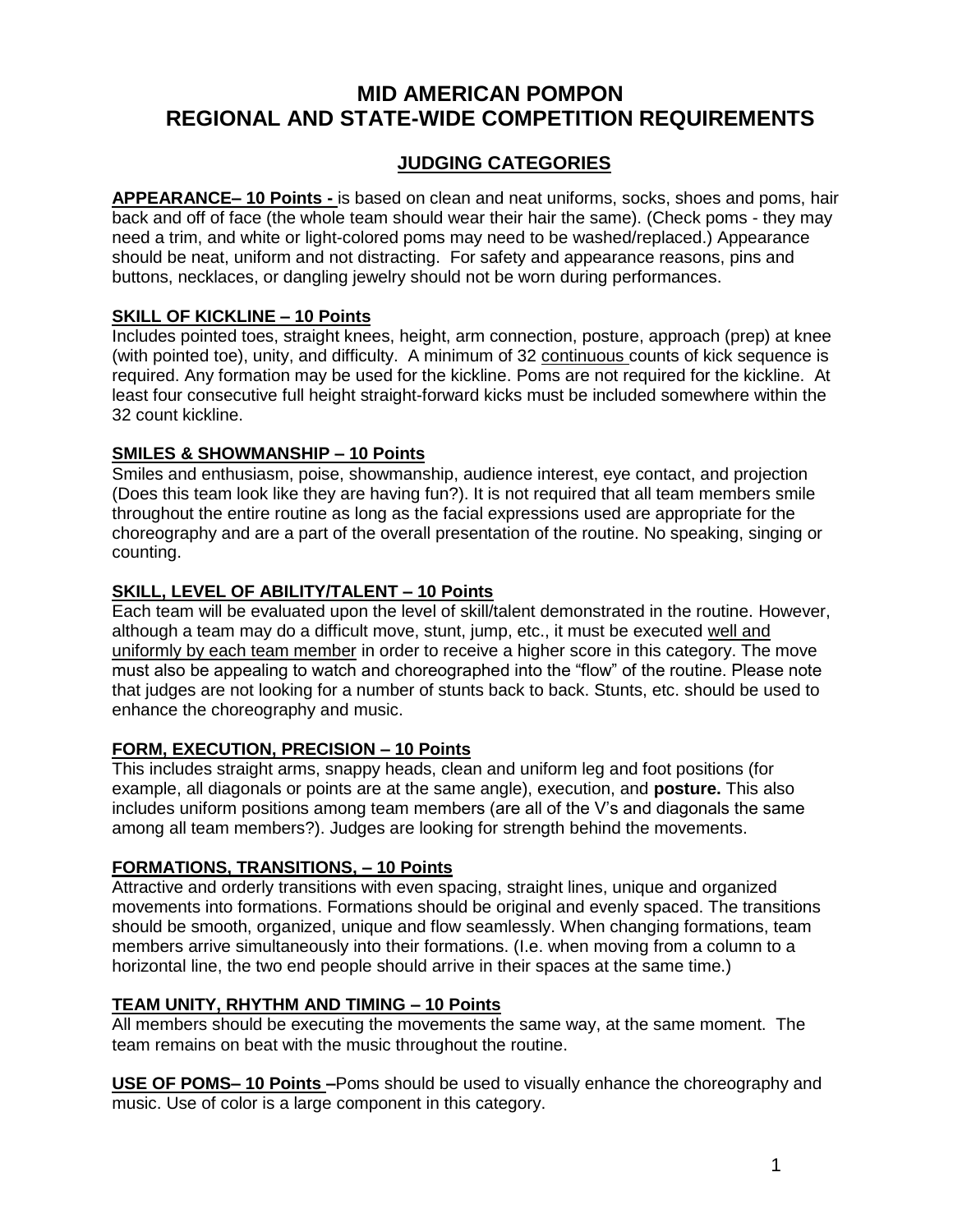## **CHOREOGRAPHY, USE OF MUSIC, LEVEL OF DIFFICULTY – 20 Points**

Choreography should complement the music and be original to the team. Using music cues, tempo changes, formation changes, kickline, and wow moves should be enhanced by the music. Overall adaptation to and creative use of music, as well as flow of the routine will be considered (Choose original music that has definite beats, 3 or 4 rhythm changes, and a good tempo that accents your routine). Keep in mind that sometimes too many music splices makes your routine appear choppy and can be distracting to the judges. Avoid music that is to screechy, heavy, fast, slow, or uses explicit language. Deductions for music with suggestive, offensive or sexual content will be at the discretion of the judges.

### **OVERALL IMPRESSION – 10 Points**

Each judge will give your team an overall performance score indicating their overall impression of the routine. The quality of the music track and starting set point will also be considered in this category. At regionals, mistakes will be considered in this category.

## **OTHER RULES/REQUIREMENTS/RESTRICTIONS/INFORMATION**

**TIMING –** Routines have a 3-minute maximum time limit including entrance and exit. A two minute minimum performance is required.

A deduction of 5 points from your total score will be taken if the time limit is not met, or is exceeded. Timing begins after the announcement of the team with the first motion, or the start of the music, whichever happens first. Timing ends when the last team member crosses the border of the performance floor. Note that the timing will not stop between the entrance and the beginning of the music, or between the end of the music and the exit. Your team may line up/begin anywhere on the gymnasium floor.

**MUSIC** - Please use good judgment in the selection of your music. Points will be deducted for music which is inappropriate or contains sexual overtones or profanity.

**Music issues must be addressed with the Mid American representative working the music within the first 30 seconds of the team's performance, IN A RESPECTFUL MANNER!**

**RE-STARTS – If the re-start of a routine is necessary due to the injury of a team member, the team may re-perform at the end of their division, however, they must perform without the injured person.** 

**NO EXCEPTIONS. The judging will begin where the injury occurred. If the re-start of a routine is necessary due to music problem the team will be asked to completely re-start their routine and perform at the end of their division. Coaches must abide by the requests made by the MAPP official**.

**POM PLACEMENT OR REMOVAL –** Placement of poms prior to the routine and pick-up of poms after the routine is included in the stated time limits, and must be done by performing team members only. Mid American Pompon advises that a pom which is accidentally dropped be picked up if at all possible during the routine, for safety reasons. Pick up of a pom (after the routine exit is finished), which was dropped accidentally during the routine, is not included in timing and must be done by a performing team member.

**SIX MEMBER MINIMUM TEAM MEMBERS** - There must be a minimum of six performing team members (there is no maximum number).

**Props are not permitted. A prop is defined as anything you perform with that is not attached to your uniform. Poms are not defined as props.**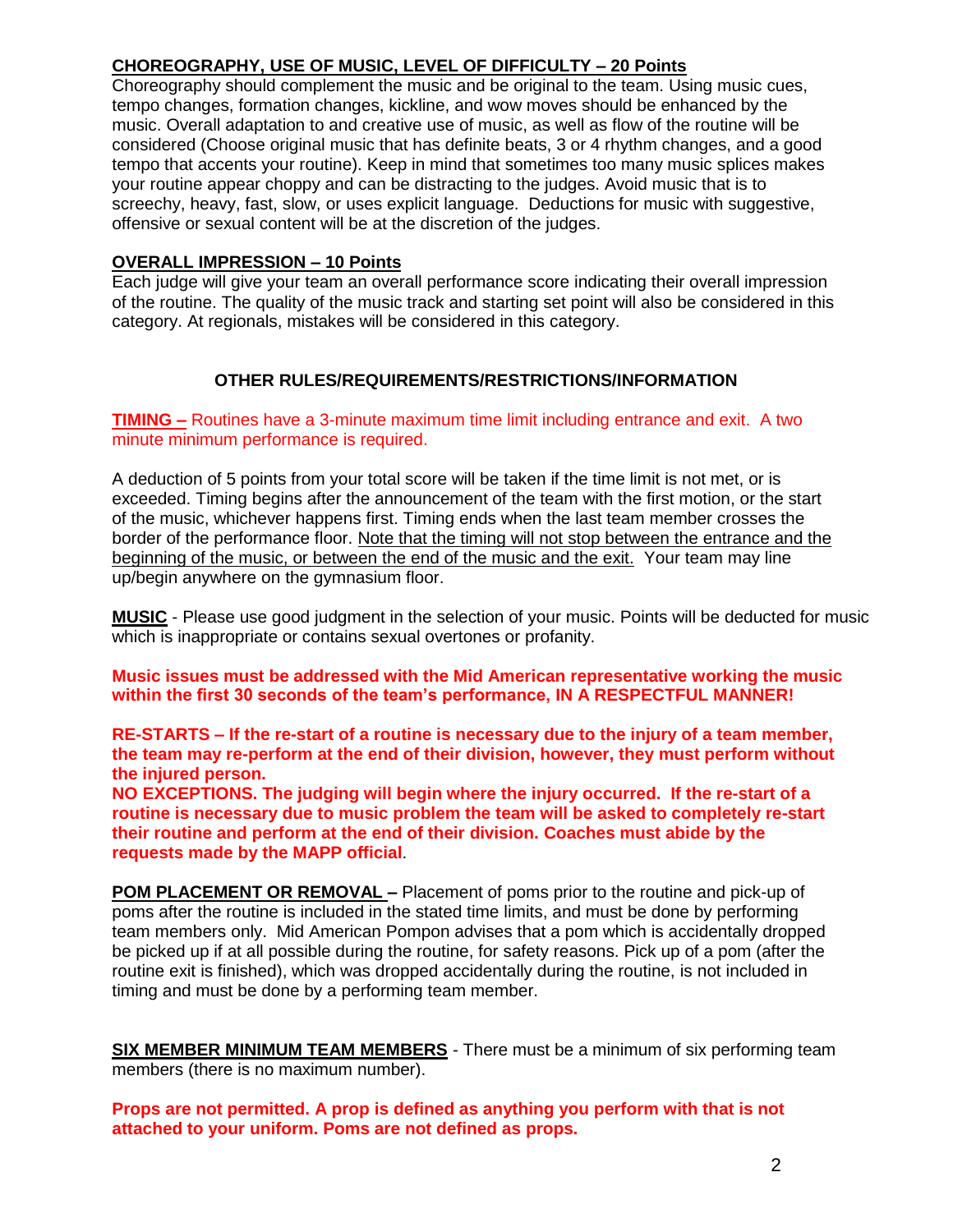**All staging, backdrops, special effects or any items that may damage or alter the performance floor or environment are prohibited (examples; water, powder, fire, hair spray, etc.).**

#### **MAPP COMPETITION GUIDELINES**

#### **THE FOLLOWING ITEMS ARE NOT PERMITTED AND WILL RESULT IN A 20 POINT DEDUCTION (unless otherwise stated below) FROM THE TOTAL SCORE IF THEY ARE TO OCCUR.**

#### **Tumbling and gymnastics**

1. Tumbling is allowed as long as one hand, foot or body part remains in constant contact with the performance floor. Skills can be performed individually or in combination. Airborne skills are not allowed when hip overhead rotation occurs.

Forward/backward rolls **Dive rolls** Shoulder rolls **Roundoffs**\* Handstands **Front/back** tucks Backbends **Aerials** Aerials Front/back walkovers **Layouts** Head spins **Windmills** Kip Up

#### **PERMITTED NOT PERMITTED**

- Cartwheels **Front/back handsprings\*** Stalls **Stalls Stalls Stalls EXCELL EXCELL EXCELL EXCELL EXCELL EXCELL EXCELL EXCELL EXCELL EXCELL EXCELL EXCELL**
- 2. \*Permitted only for hip hop: airborne skills with hip overhead rotation must involve hand support with at least one hand.
- 3. Tumbling while holding poms or props is not permitted.
- 4. Slams/drops to the knee, thigh, seat, front or back position onto the performance floor from a jumping or standing position. Must first bare weight onto hands or feet in order to break the impact of the drop.

#### **Lifts/partnering stunts –**

- 1. Jumping or tossing from one athlete to another is not allowed.
- 2. Jumping or tossing from one athlete to or from the performance floor is not allowed.
- 3. Jumping off another athlete while sitting is allowed as long as there is hand/arm to body contact with a third athlete the entire time.
- 4. All cheer stunts and/or pyramid/mounts are no allowed (exception: piggy back)
- 5. Throwing/tossing is not allowed including basket tosses.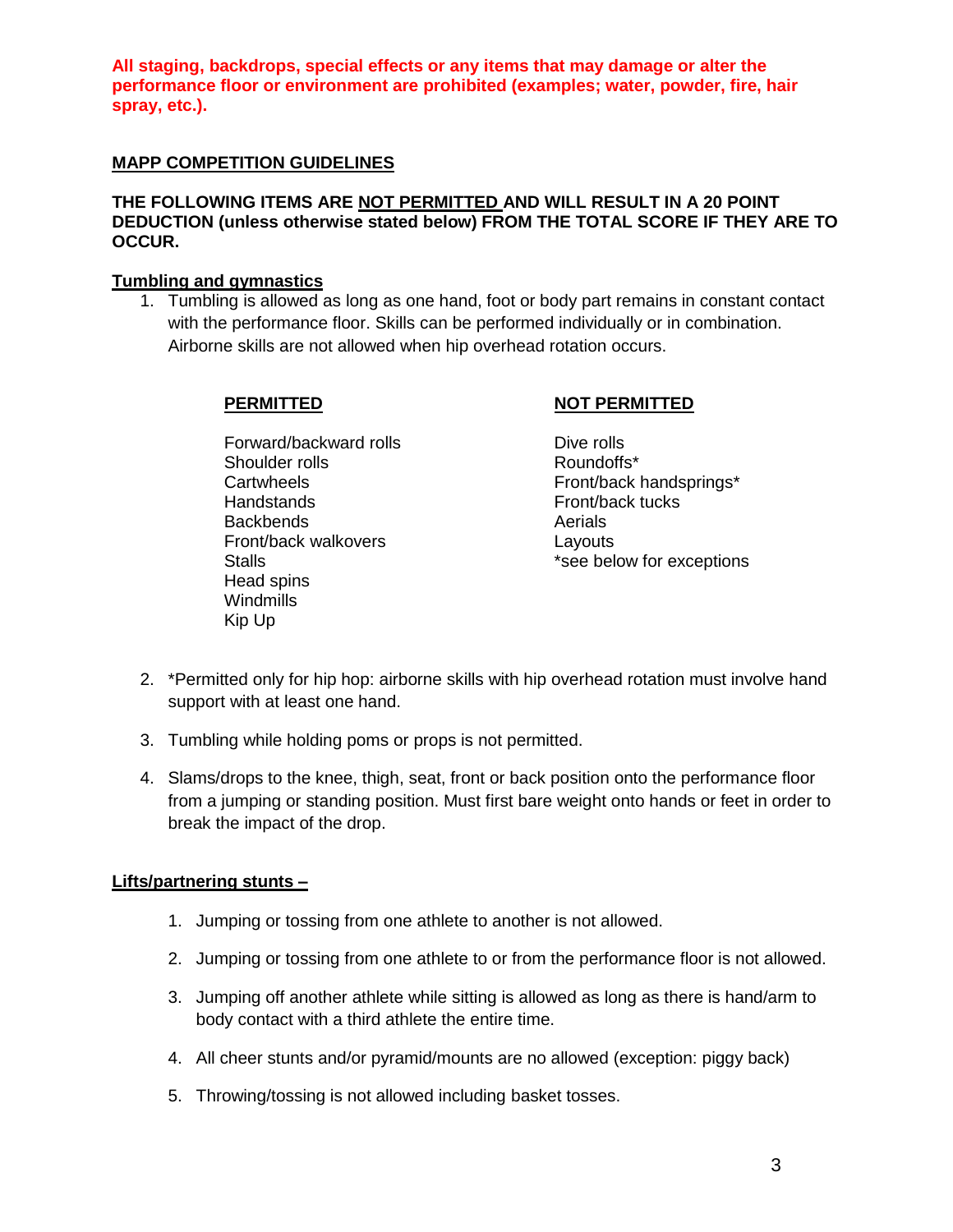- **Lifts**
- 1. Lifts are allowed and defined as an action in which an athlete(s) is elevated from the performance floor and set down.
- 2. A lifting athlete must maintain direct contact with the performance floor at all times.
- 3. Lifting athlete must have hand/arm to body contact, of the lifted athlete(s), at all times.
- 4. Swinging lifts are allowed, provided the lifted athlete(s) body does not make a complete rotation. The athletes head/face must be facing the performance floor or audience/judging panel.

## **General Guidelines**

- **1. By participating in this competition, each team agrees that all decisions by the judges will be final and will not be subject to review. Each team acknowledges the need for judges to make prompt and fair decisions in this competition and each team therefore expressly waives any legal, administrative or procedural review of such decisions.**
- 2. Suggestive, offensive or vulgar choreography or music is inappropriate for the audience and could result in a deduction.
- 3. Poms are not allowed to be put in the mouth of an athlete.
- 4. Queuing your team while they are performing will result in a deduction.
- 5. The personal use of live streaming apps (such as periscope, Facebook live, etc.) to capture all or any part of a performance during the event is not permitted.
- 6. Videotaping of any kind by a spectator, coach or participant is not permitted and will result in a 5-point deduction.

## **Code of Conduct**

To ensure the most positive experience Mid American Pompon asks that the following code of conduct be adhered to during all Mid American Pompon events:

- Participants, coaches or spectators are not allowed to make contact with the judges or director during any event.
- Judges rulings are final related to placements or deductions.
- Any unruly or aggressive behavior by participants, coaches or spectators toward any other spectator or MAPP staff could result in team disqualification, removal from the event or suspension from future events.

*Overall, if a movement is done that is not within the above-specified guidelines and is determined inappropriate, offensive OR dangerous the judging panel will have the option of assessing a 20-point deduction.*